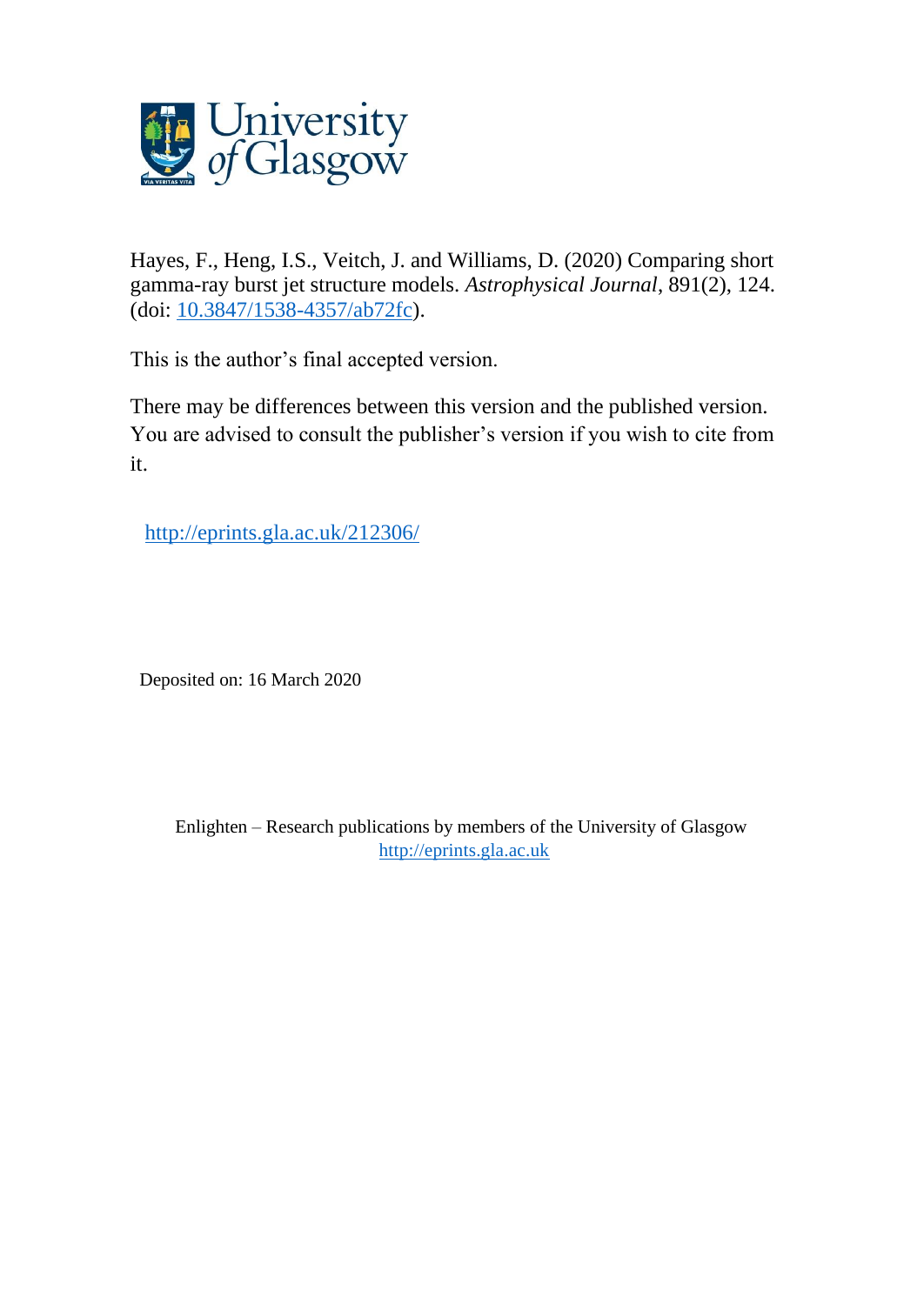## Comparing Short Gamma-Ray Burst Jet Structure Models

Fergus Hayes, $^1$  Ik Siong Heng, $^1$  John Veitch, $^1$  and Daniel Williams $^1$ 

<sup>1</sup>*SUPA, School of Physics and Astronomy, University of Glasgow Glasgow G12 8QQ, United Kingdom*

(Received 19 November 2019; Accepted 3 February 2020; Published 12 March 2020)

Submitted to ApJ

## ABSTRACT

A structured gamma-ray burst jet could explain the dimness of the prompt emission observed from GRB170817A but the exact form of this structure is still ambiguous. However, with the promise of future joint gravitational wave and gamma-ray burst observations, we shall be able to examine populations of binary neutron star mergers rather than a case-by-case basis. We present an analysis that considers gravitational wave triggered binary neutron star events both with and without short gamma-ray burst counterparts assuming that events without a counterpart were observed off-axis. This allows for Bayes factors to be calculated to compare different jet structure models. We perform model comparison between a Gaussian and power-law apparent jet structure on simulated data to demonstrate that the correct model can be distinguished with a log Bayes factor  $\sigma$   $>$  5 after less than 100 events. Constraints on the apparent structure jet model parameters are also made. After 25(100) events the angular width of the core of a power-law jet structure can be constrained within a  $90\%$ credible interval of width  $\sim 9.1(4.4)^\circ$ , and the outer beaming angle to be within  $\sim 19.9(8.5)^\circ$ . Similarly we show the width of a Gaussian jet structure to be constrained to  $\sim 2.8(1.6)^\circ$ .

*Keywords:* Gamma-ray burst, gravitational waves

### 1. INTRODUCTION

Gamma-ray bursts (GRBs) are pulses of high energy electromagnetic (EM) radiation from astrophysical sources. There is strong evidence that there are two populations of GRBs — long GRBs and short GRBs (sGRBs) [\(Kouveliotou et al.](#page-9-0) [1993\)](#page-9-0). sGRBs are generally shorter in duration and have harder spectral energies. It has been long believed that the merger of binary neutron star (BNS) systems are the progenitors of sGRBs, and in August 2017 this was confirmed by the detection of GRB170817A [\(Goldstein et al.](#page-9-1) [2017;](#page-9-1) [Savchenko et al.](#page-10-0) [2017\)](#page-10-0). The observation was accompanied by a gravitational wave (GW) compact binary coalescence signal, GW170817, by the LIGO and VIRGO scientific collaboration [\(Abbott et al.](#page-9-2) [2017a\)](#page-9-2) and therefore became the first joint EM and GW observation [\(Abbott et al.](#page-9-3) [2017b\)](#page-9-3) — a landmark in multimessenger astronomy. However, while GRB 170817A was the closest detected sGRB, at a distance of  $\sim 40$  Mpc, it was also  $\sim 10^3$  times less energetic than any of the weakest previously observed sGRBs with known redshift. While there are numerous proposed explanations, it is thought that either sGRB energies fall below the current assumed energy range, that GRB 170817A was viewed off-axis or that sGRBs have a non-uniform energy distribution within the solid angle subtended by their jets.

There had been much work on the jet structure of long GRBs prior to the detection of GRB 170817A; [Rossi et al.](#page-10-1) [\(2002\)](#page-10-1), [Zhang & Meszaros](#page-10-2) [\(2002\)](#page-10-2) and further work by [Rossi et al.](#page-10-3) [\(2004\)](#page-10-3), [Zhang et al.](#page-10-4) [\(2004a\)](#page-10-4) and [Lloyd-Ronning et al.](#page-9-4) [\(2004\)](#page-9-4) consider a *quasi-universal* long GRB jet structure, where discrepancies in observed isotropic energies across observations is due to the varying viewing angle of events described by the same underlying jet structure and show that a Gaussian or power-law jet structure can each fully account for all variations in observed long GRBs until that date. [Lazzati & Begelman](#page-9-5) [\(2005\)](#page-9-5) consider the effect of surrounding shocked matter about the jet, known as a jet cocoon, as a possible cause for a quasi-universal jet structure. Relativistic magnetohydrodynamic simulations have shown a structured jet can naturally form without a cocoon [\(Aloy et al.](#page-9-6)

Corresponding author: Fergus Hayes [f.hayes.1@research.gla.ac.uk](mailto: f.hayes.1@research.gla.ac.uk)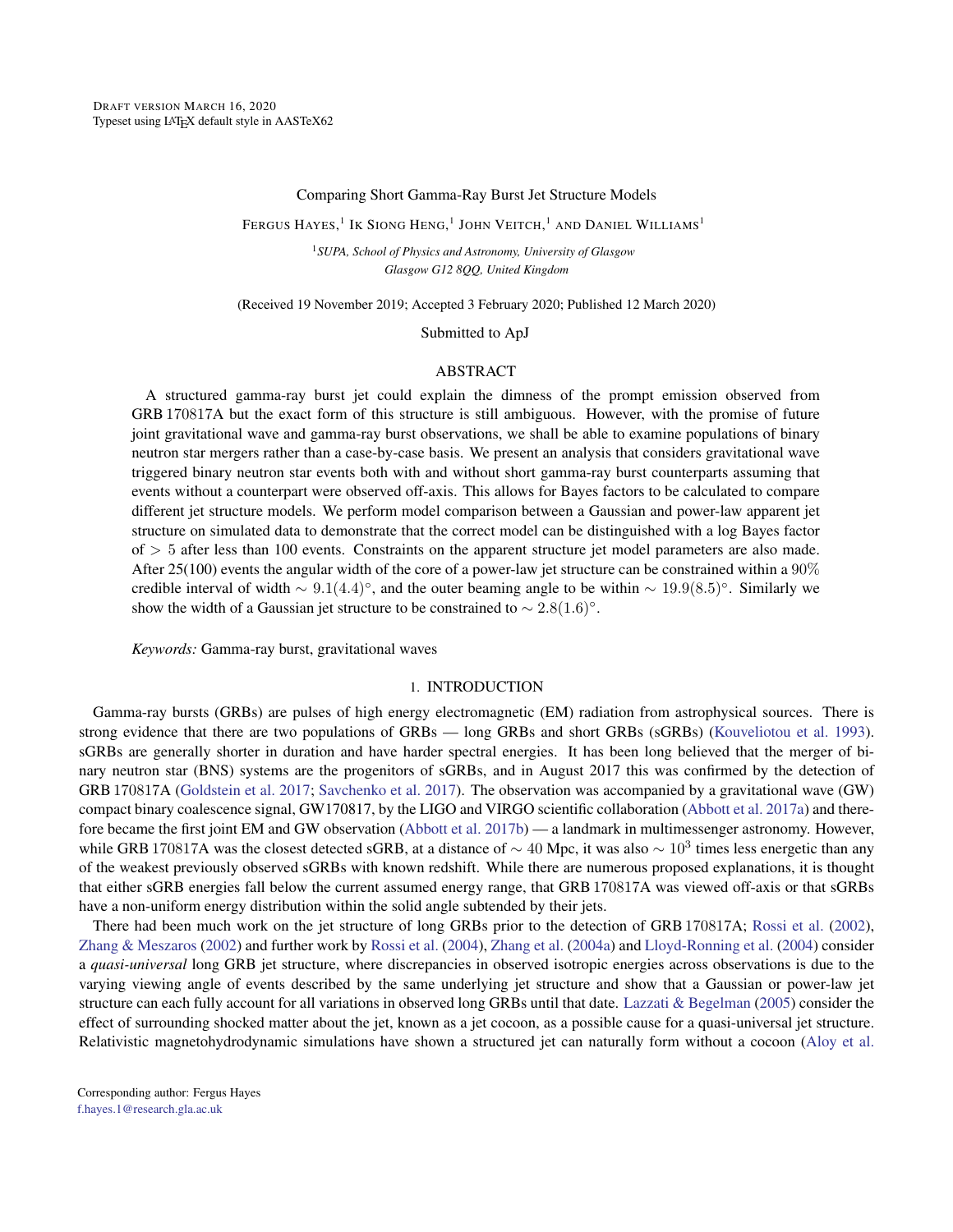# 2 HAYES ET AL.

[2005;](#page-9-6) [Kathirgamaraju et al.](#page-9-7) [2019\)](#page-9-7). It has also been shown that radial and angular structuring can evolve from jets that are initially uniform in energy distribution through hydrodynamical interactions with surrounding material in numerical simulations [\(Xie](#page-10-5) [et al.](#page-10-5) [2018;](#page-10-5) [Gill et al.](#page-9-8) [2019\)](#page-9-8).

Determining the true jet-energy distribution will allow both an explanation for the luminosity of GRB170817A, as well as insight into the astrophysics behind the jet formation caused by the BNS merger. This energy distribution may be described by a shape function  $y(\theta)$ , where  $\theta$  is the polar angle from the jet axis such that  $0 \le \theta \le \pi/2$ . Although the electromagnetic flux at the detector is known (which is proportional to  $y$ ), in order to infer the distribution we need some way of measuring the viewing angle  $\theta_y$ . For simplicity, we may assume that a universal jet structure exists so that by observing sGRBs with various  $\theta_y$  and y values we can build up a picture of the jet structure.  $\theta_{\rm v}$  may be measured by radio observations of the superluminal motion of the jet over the months following the event [\(Mooley et al.](#page-9-9) [2018\)](#page-9-9), by measuring the source size over time [\(Ghirlanda et al.](#page-9-10) [2019\)](#page-9-10), as well as from the spectral features of kilonovae [\(Kasen et al.](#page-9-11) [2015;](#page-9-11) [Metzger](#page-9-12) [2017\)](#page-9-12). GW signals can be used to infer the joint probability distribution of source parameters, including both the luminosity distance  $d_L$  and inclination angle cos  $\iota = \vec{J} \cdot \vec{N}$  where  $\vec{J}$  is the angular momentum vector of the system and  $\vec{N}$  is between the system and the observer. Under the assumption that all sGRBs are generated by BNS mergers, this will give us the information needed to measure the energy emission (from the EM flux and luminosity distance) and the viewing angle  $\theta_y = \min(i, \pi - i)$ . By observing multiple BNSs with both EM and GW channels, and assuming a common jet model, we can gradually build up a picture of the apparent jet energy distribution function. This is even the case for BNSs that are only detectable from their GWs and without detectable sGRBs; if we can deduce that the sGRB was undetectable due to being viewed outside the confines of the jet the inferred viewing angle can be used to constrain the width of the jet structure. We derive a method to implement this idea, demonstrate it in a simulated dataset and investigate the number of events required to measure jet parameters and perform model selection. Using future joint GW and prompt sGRB detections to investigate the underlying jet structure has been explored in previous work. [Beniamini et al.](#page-9-13) [\(2018\)](#page-9-13) and [Gupte &](#page-9-14) [Bartos](#page-9-14) [\(2018\)](#page-9-14) consider different jet structures to infer the possible rates of joint GW and prompt GRB detections, an approach that has recently been expanded upon by [Farah et al.](#page-9-15) [\(2019\)](#page-9-15). These studies, as well as this work, consider the *apparent* jet structure of sGRBs rather than the *intrinsic* jet structure (see Section [2](#page-2-0) for details on the difference between intrinsic and apparent jet structures). Recent work by [Biscoveanu et al.](#page-9-16) [\(2019\)](#page-9-16) also considers a similar analysis to this work, but uses the joint GW and sGRB detections to probe the intrinsic jet structure, however we present the first use of this method to compare different jet structure models.

In Section [2,](#page-2-0) we specify the Gaussian and power-law apparent jet structure models that are compared in this work. In Section [3,](#page-3-0) we discuss the model and state the likelihood and priors used in analyzing the EM and GW data. Section [5](#page-5-0) contains the results when given sets of 100 simulated BNS events of either jet structure model. Lastly, we further discuss the results and conclude in Section [6.](#page-5-1)

## 2. JET STRUCTURES

<span id="page-2-0"></span>Jet structuring describes the sGRB jet energy distribution over solid angle. We assume that the distribution is axisymmetric and therefore can be described only in terms of a function of the polar angle,  $\theta$ . [Salafia et al.](#page-10-6) [\(2015\)](#page-10-6) introduce the concept of *apparent* and *intrinsic* jet structure which is adopted here. The intrinsic structure is the angular energy distribution in the frame of the event while the apparent structure is dependent on the observer's frame and so are related by a Lorentz transformation. The difference between these two distributions is explained by *relativistic beaming*: the apparent area of the source that the observer receives radiation from depends on the Lorentz factor  $\Gamma$  of the jet and the viewing angle,  $\theta_{\rm v}$ . When  $\Gamma \gtrsim 1$ , the observer receives emission from the whole visible emitting surface of the source (the head of the jet). This can lead to emission being observed even when  $\theta_{v}$  is outside the confines of the intrinsic jet structure - often termed an off-axis observation [\(Granot et al.](#page-9-17) [2002\)](#page-9-17). In the ultrarelativistic limit, with  $\Gamma \gg 1$ , the observed prompt radiation is mostly from the emitting jet material traveling along the observers line of sight  $\theta = \theta_v$ , and little from any surrounding jet material [\(Rhoads](#page-10-7) [1997\)](#page-10-7). Therefore the intrinsic jet structure depends on both the angular Lorentz factor and energy distribution in the frame of the event. Additionally [Beniamini](#page-9-18) [& Nakar](#page-9-18) [\(2018\)](#page-9-18) demonstrate that even with a narrow Lorentz factor distribution low gamma-ray production efficiency at large angles suppresses emission and causes narrow jets for long GRBs.

For sources at negligible redshifts, the apparent isotropic equivalent energy of an event viewed at angle  $\theta_{\rm v}$  can be written as:

<span id="page-2-1"></span>
$$
E_{\rm iso}(\theta_{\rm v}) = 4\pi d_{\rm L}^2 \mathcal{F},\tag{1}
$$

where F is the observed fluence. For BNS mergers close enough for GW detection ( $\leq 400$  Mpc), cosmological effects are small. Therefore we assume there is negligible redshifting and that the source spectrum is fully apparent to the detectors,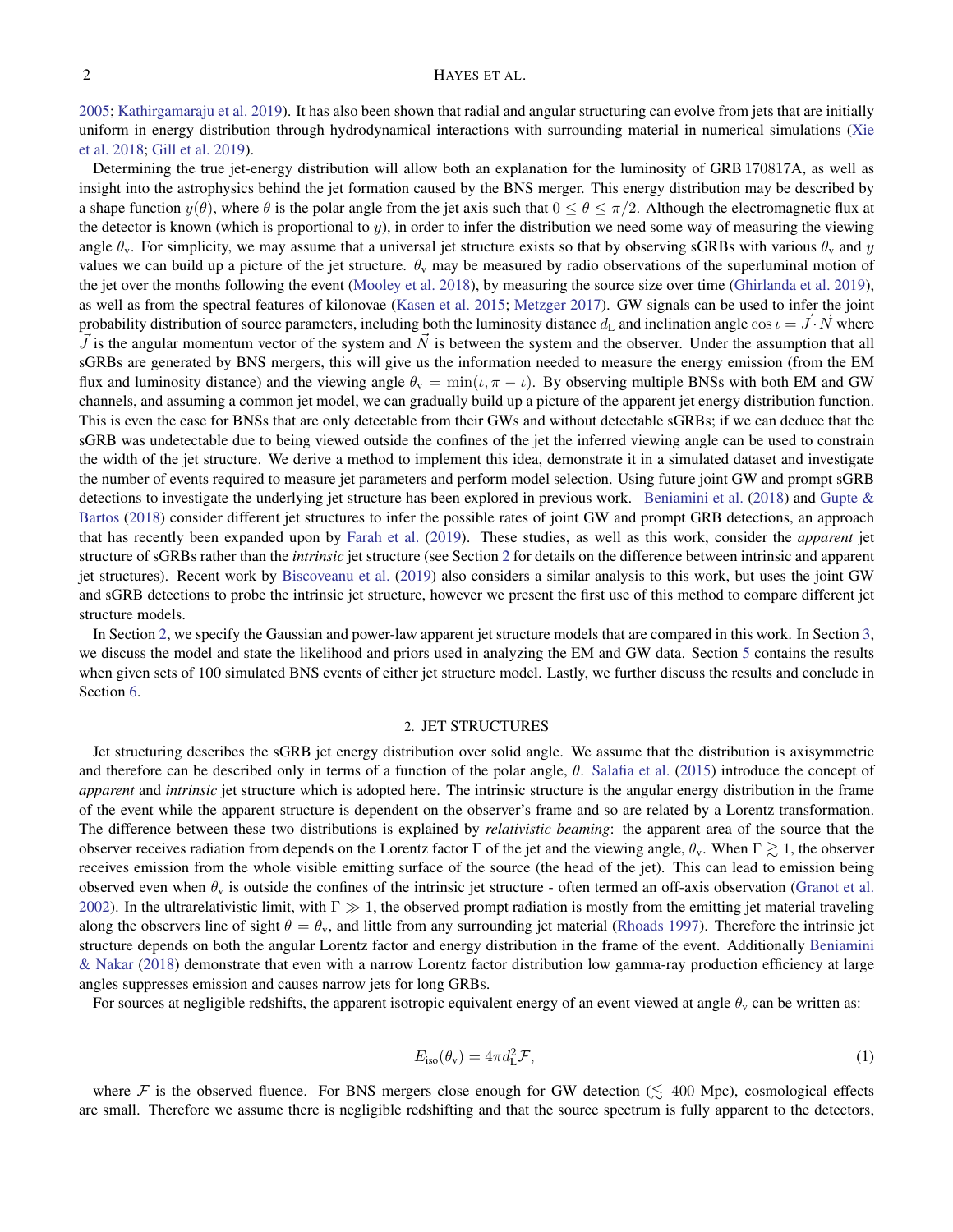removing the necessity for a cosmological k-correction [\(Bloom et al.](#page-9-19) [2001\)](#page-9-19). We describe  $E_{iso}(\theta_v)$  in terms of the face-on isotropic equivalent energy  $E_{\text{iso},0} = E_{\text{iso}}(0)$  and shape function of the apparent structure  $y(\theta)$ :

<span id="page-3-3"></span>
$$
E_{\text{iso}}(\theta_{\text{v}}) = E_{\text{iso},0} y(\theta_{\text{v}}) \quad \text{where} \quad y(0) = 1. \tag{2}
$$

In this proof-of-principle analysis we concentrate on two simple inhomogeneous models to describe  $y(\theta)$ : a Gaussian jet, and a power-law jet, whose apparent structure functions are shown in Figure [1.](#page-4-0) These models are often used to describe the intrinsic jet structure of long and short GRBs [\(Zhang & Meszaros](#page-10-2) [2002;](#page-10-2) [Rossi et al.](#page-10-3) [2004;](#page-10-3) [Kumar & Granot](#page-9-20) [2003;](#page-9-20) [Lloyd-Ronning et al.](#page-9-4) [2004;](#page-9-4) [Salafia et al.](#page-10-6) [2015;](#page-10-6) [Lamb & Kobayashi](#page-9-21) [2017;](#page-9-21) [Beniamini et al.](#page-9-13) [2018;](#page-9-13) [Oganesyan et al.](#page-9-22) [2019;](#page-9-22) [Mogushi et al.](#page-9-23) [2019\)](#page-9-23). Assuming the jet is ultrarelativistic with a bulk Lorentz factor  $\Gamma > 100$  with little variation across  $\theta$  and constant gamma-ray production efficiency, emission from off-axis observations is less significant, and the apparent structure closely resembles the intrinsic structure [\(Salafia](#page-10-6) [et al.](#page-10-6) [2015\)](#page-10-6). Therefore we adopt these models and use them to approximate the apparent jet structure in this analysis, which is appropriate for the dominant on-axis emission.

*Power law jet* —The power-law jet describes a structure with a uniform energy distribution until angle  $\theta_c$ , after which it decays as a power law  $(\theta/\theta_c)^{-k}$  with gradient k. This model was initially proposed by Mészáros et al. [\(1998\)](#page-9-24) to explain the power-law fit to the decay in the afterglow light curve. Initial work in [Rossi et al.](#page-10-1) [\(2002\)](#page-10-1); [Zhang & Meszaros](#page-10-2) [\(2002\)](#page-10-2); [Lazzati & Begelman](#page-9-5) [\(2005\)](#page-9-5) suggested a value of  $k \sim 2$  for long GRBs to hold with the observed relation  $E_{\rm iso} \propto \theta_{\rm v}^2 y(\theta) = constant$  from [Frail et al.](#page-9-25) [\(2001\)](#page-9-25) but [Pescalli et al.](#page-10-8) [\(2015\)](#page-10-8) shows that  $k > 2$  allows for a better fit to data. However, like [Lamb & Kobayashi](#page-9-21) [\(2017\)](#page-9-21) and [Oganesyan et al.](#page-9-22) [\(2019\)](#page-9-22) we assume  $k = 2$  for simplicity. The power-law jet can be further parameterized by including a sharp cut-off at opening angle  $\theta_j$  where  $\theta_c < \theta_j$ . This is supported by simulations [\(Aloy et al.](#page-9-6) [2005;](#page-9-6) [Rezzolla et al.](#page-10-9) [2011\)](#page-10-9).

The power-law shape function is then:

<span id="page-3-2"></span>
$$
y_{\text{PL}}(\theta) = \begin{cases} 1 & \text{if } 0 \le \theta \le \theta_{\text{c}}, \\ \left(\frac{\theta}{\theta_{\text{c}}}\right)^{-2} & \text{if } \theta_{\text{c}} < \theta \le \theta_{\text{j}}, \\ 0 & \text{if } \theta_{\text{j}} < \theta. \end{cases} \tag{3}
$$

*Gaussian jet* —The Gaussian jet depends on a width parameter  $\theta_{\sigma}$  such that:

<span id="page-3-1"></span>
$$
y_{\rm GI}(\theta) = e^{-\frac{1}{2}\left(\frac{\theta}{\theta\sigma}\right)^2}.\tag{4}
$$

The Gaussian jet structure was initially proposed in [Zhang & Meszaros](#page-10-2) [\(2002\)](#page-10-2) as an alternative quasi-universal jet structure model that could explain the relation found in [Frail et al.](#page-9-25) [\(2001\)](#page-9-25). Since then, Gaussian-like jet structures have been reproduced in simulations [\(McKinney](#page-9-26) [2006\)](#page-9-26). [Lyman et al.](#page-9-27) [\(2018\)](#page-9-27); [Troja et al.](#page-10-10) [\(2018\)](#page-10-10); [Lamb & Kobayashi](#page-9-28) [\(2018\)](#page-9-28) later found that a Gaussian jet is preferable to a power-law jet structure in fitting the broad-band GRB170817A afterglow data.

## 3. THE MODEL

<span id="page-3-0"></span>We consider a dataset  $D$  consisting of the GW strain  $H$  and corresponding measured fluence  $F$  measurements of N BNS merger events, where  $\mathcal{D} = \{\mathcal{F}, \mathcal{H}\}\.$  The analysis is described by parameters  $\Theta$  and assumes a jet structure model M while I denotes information used to set the priors and form of the likelihood functions. The parameters describing the EM emission in the jet are  $\Theta = {\theta_M, E_{\text{iso},0}}$ , which is the set of structure parameters of model M and the  $E_{\text{iso},0}$  for each event respectively. While ignoring the evidence, the posterior of  $\Theta$  can be written:

$$
p(\mathbf{\Theta}|\mathcal{D}, M, I) \propto \int p(\mathbf{\mathcal{D}}|\mathbf{\Theta}, \mathbf{\Phi}, M, I)p(\mathbf{\Theta}, \mathbf{\Phi}|M, I)d\mathbf{\Phi},
$$

where  $\Phi$  are the set of nuisance parameters, consisting of the luminosity distance and viewing angle of each event,  $\Phi$  =  ${d_L, \theta_{\rm v}}$  that are marginalized over. This integral can be approximated from S samples of the joint posterior distributions on  $d_L$ and  $\theta_{v}$  produced from GW inference:

<span id="page-3-4"></span>
$$
p(\mathbf{\Theta}|\mathbf{\mathcal{D}}, M, I) \propto \frac{1}{S} \sum_{i=1}^{S} p(\mathbf{\mathcal{F}}|\mathbf{\Theta}, \mathbf{\Phi}^{i}, M, I) p(\mathbf{\Theta}|M, I) \text{ where } \mathbf{\Phi}^{i} \sim p(\mathbf{\Phi}|\mathbf{\mathcal{H}}, I). \tag{5}
$$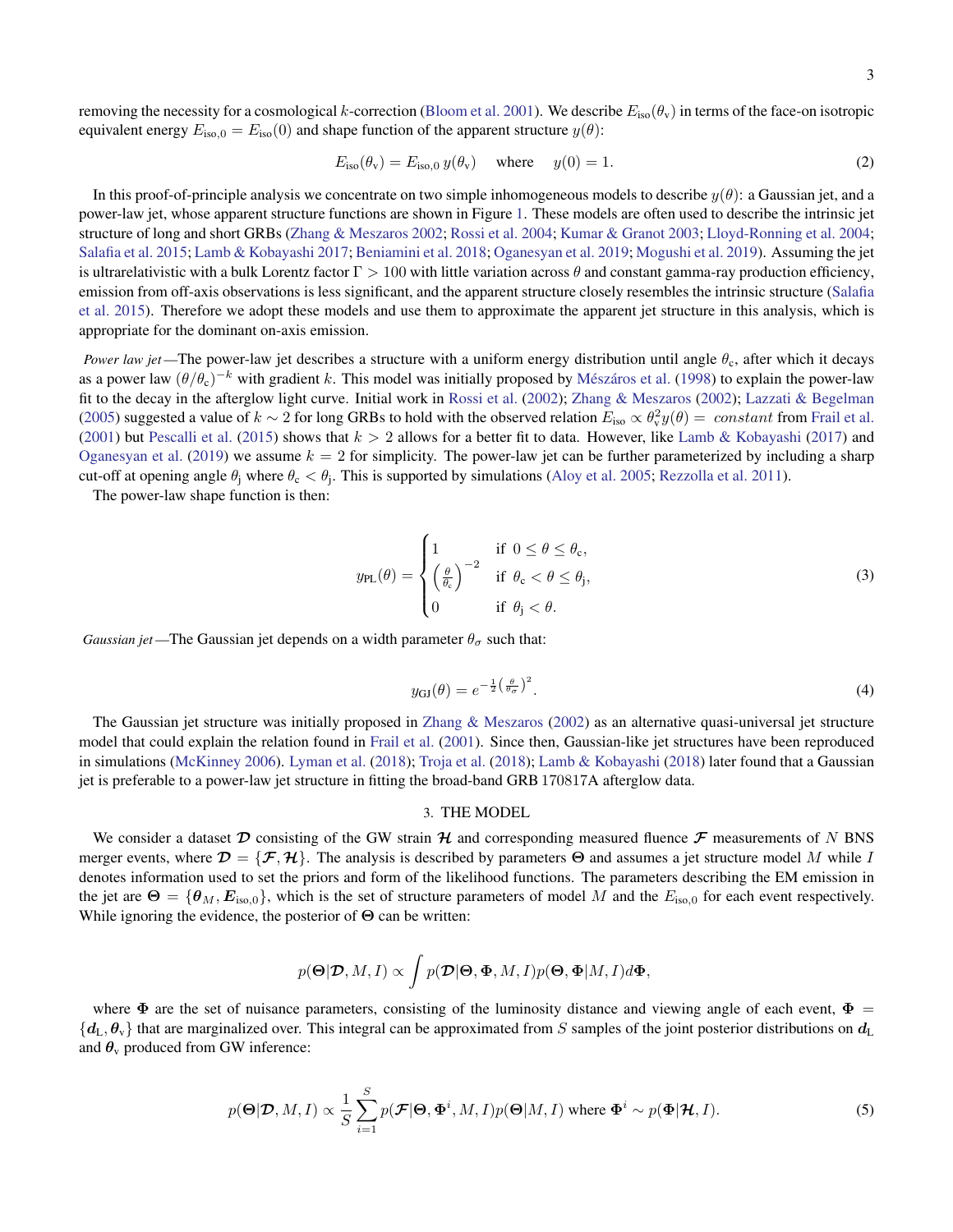

<span id="page-4-0"></span>Figure 1. Functional forms of jet structure models. (Left) The Gaussian jet structure parameterized by width  $\theta_{\sigma} = 20^{\circ}$  (dashed) as defined in Equation [4.](#page-3-1) (Right) The power-law jet structure parameterized by  $\theta_c = 8^\circ$  (dashed) and  $\theta_j = 32^\circ$  (dotted) as in Equation [3.](#page-3-2)

#### 3.1. *GRB Likelihood*

For each event, it is assumed that the measured fluence F is equal to the fluence from the sGRB  $\mathcal{F}_{\mu}$  with some added background fluence b and Gaussian noise, which is assumed to be drawn from a normal distribution with standard deviation  $\sigma_n$ , which is not constant over events. Therefore the GRB likelihood is the product of all events:

<span id="page-4-2"></span>
$$
p(\mathcal{F}|\Theta,\Phi,M,I) = \prod_{j=1}^{N} \frac{1}{\sqrt{2\pi\sigma_n^j}} \exp\left[-\frac{1}{2}\left(\frac{\mathcal{F}^j - (\mathcal{F}_\mu(\Phi^j,\Theta^j,M,I) + b^j)}{\sigma_n^j}\right)^2\right].
$$
 (6)

Values b and  $\sigma_n$  are assumed to be known.  $\mathcal{F}_\mu$  depends on each event parameters and the assumed model and can be calculated using Equations [1](#page-2-1) and [2.](#page-3-3)

## 3.2. *Priors*

Priors are placed on  $E_{\text{iso},0}$  for each event and the model dependent structure parameters  $\theta_M$ . The prior on  $E_{\text{iso},0}$  is independent of the assumed jet model and is a log-normal distribution [\(Frail et al.](#page-9-25) [2001;](#page-9-25) [Salafia et al.](#page-10-6) [2015\)](#page-10-6):

<span id="page-4-1"></span>
$$
p(\ln(E_{\text{iso},0}/4\pi)) = \mathcal{N}(\mu_{\text{E}}, \sigma_{\text{E}}),\tag{7}
$$

with a mean  $\mu_E = \ln 10^{49}$  and standard deviation  $\sigma_E = 1$ . This is a rather narrow energy prior, but we assume most of the variation in the GRB isotropic equivalent energy is due to the jet structuring. For the Gaussian jet,  $p(\theta_{\sigma}|M, I) = (\pi/2)^{-1}$  with  $0 < \theta_{\sigma} < \pi/2$ . For the power-law jet, we use a uniform prior  $p(\theta_j|M,I) = (\pi/2)^{-1}$  and  $p(\theta_c|\theta_j,M,I) = \theta_j^{-1}$ , with  $\theta_c < \theta_j$ .

# 4. DATA SIMULATIONS

<span id="page-4-3"></span>The model is tested on simulated BNS mergers data. A value for  $d_L$ ,  $\theta_v$  and  $E_{iso,0}$  is assigned to each event. Events are assumed to be uniformly distributed within the space constrained by the detector horizon,  $d_{\text{max}} = 400 \text{ Mpc}$ , such that  $p(d_{\text{L}}) = 3d_{\text{L}}^2/d_{\text{max}}^3$ . The  $\theta_v$  of each event is assumed to be distributed isotropically, and therefore  $p(\cos \theta_v) = U(0, 1)$ . Each  $E_{\text{iso},0}$  is sampled from the prior distribution described in Equation [7.](#page-4-1) The observed GRB fluence of each event is then generated from these variables from the likelihood in Equations [6](#page-4-2) by assuming a jet structure model and assigning values to each  $\theta_M$ . The injected model parameters are  $\theta_{\sigma} = 20^{\circ}$ ,  $\theta_c = 8^{\circ}$  and  $\theta_j = 32^{\circ}$ . The posteriors on  $d_L$  and  $\cos \theta_v$  are approximated by bivariate normal distributions with a covariance found from averaging fitted normal distributions to GW posteriors analyzed with LALINFERENCE — a software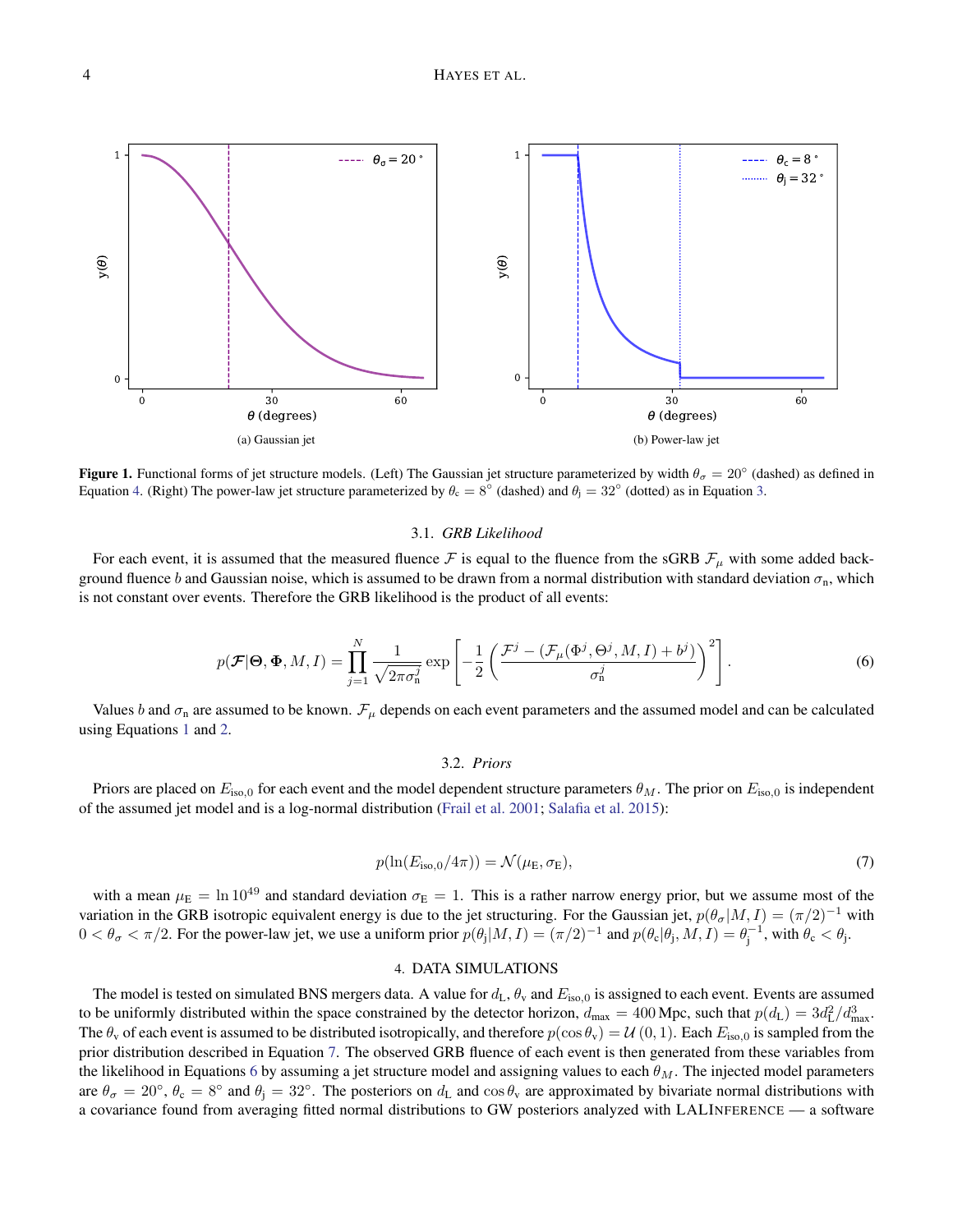library for performing Bayesian inference on compact binary coalescence signals [\(Veitch et al.](#page-10-11) [2015\)](#page-10-11). The GW posteriors are produced from simulated BNS injections given to the advanced LIGO and advanced Virgo network at 2019 sensitivity with a network signal-to-noise ratio  $> 8$ .

The fluence parameters  $\sigma_n$  and b would vary over detections as well between different detectors when considering real events, where they would then have to be determined on a case-by-case basis. For example, given the merger time of a BNS merger signal from a GW detection, we can search for a corresponding sGRB in data measured by *Fermi's* Gamma-ray Burst Monitor (GBM) using a technique similar to that in [Blackburn et al.](#page-9-29) [\(2015\)](#page-9-29) and [Burns et al.](#page-9-30) [\(2019\)](#page-9-30) where the background can be fitted using the method described in [Goldstein et al.](#page-9-31) [\(2016\)](#page-9-31) and the fluence can be determined by fitting spectral models as described in [Gruber et al.](#page-9-32) [\(2014\)](#page-9-32) and [Yu et al.](#page-10-12) [\(2016\)](#page-10-12). For these simulations, the standard deviation on  $\mathcal F$  scales with the signal strength and background so that  $\sigma_n = \sqrt{k(\mathcal{F}_\mu + b)}$ , to approximate Poisson statistics where we have assumed that the photon count scales with the fluence linearly with constant  $k$  which is dependent on the detector's effective area and energy band. For these simulations we assume all photons in the 10-300 keV energy band have energies  $\sim 150 \,\text{keV}$  and are received by a detector with surface area of  $\sim 300 \text{ cm}^2$  so that  $k = 7 \times 10^{-10} \text{ erg cm}^{-2}$  photon<sup>-1</sup>. The background is set to be constant across events to  $b = 3.7 \times 10^{-6}$  erg cm<sup>-2</sup>, which is an approximation of the background for GRB 170817A integrated over the burst duration for energies ranging from 10 − 300 keV [\(Goldstein et al.](#page-9-1) [2017\)](#page-9-1). In reality, the background count rate of the GBM fluctuates over short timescales and a large background count rate increases uncertainties on the fluence measurements of weak sGRB signals.

## 5. RESULTS

<span id="page-5-0"></span>We test the analysis on two datasets, each of  $N = 100$  BNS events that are simulated as described in Section [4,](#page-4-3) each with  $S = 50$  samples from the joint  $d_L$  and  $\theta_v$  posteriors. One dataset  $\mathcal{D}_{GI}$  consists of sGRBs produced from the Gaussian jet structure model and the other dataset  $\mathcal{D}_{PL}$  that from a power-law jet structure model. This is then repeated for 4 realizations of  $\mathcal{D}_{GI}$  and  $\mathcal{D}_{\text{PL}}$ .

PyMC3's NUTS sampler [\(Hoffman & Gelman](#page-9-33) [2014\)](#page-9-33) is used to calculate the posteriors in Equation [5](#page-3-4) and the marginal likelihoods in Equation [A8.](#page-8-0)

For each dataset ln  $\mathcal{B}_{PL,GI}$  is calculated according to Appendix [A,](#page-8-1) as well as for subsets of these datasets. These are shown in Figure [2](#page-6-0) where the two lines plot the mean  $\ln B_{\text{PL,GJ}}$  over the 4 different realizations for the subsets of  $\mathcal{D}_{\text{PL}}$  in blue and  $\mathcal{D}_{\text{GJ}}$  in purple. The error bars show  $1\sigma$  standard deviation between the realizations  $\ln \mathcal{B}_{PL,GJ}$  is defined by Equation [A1](#page-8-2) so that a positive value indicates the data is best described by the power-law jet structuring model, while a negative value implies the Gaussian jet structuring model. The magnitude of  $\ln \mathcal{B}_{\text{PL,GJ}}$  is proportional to the certainty the analysis has of this decision. Figure [2](#page-6-0) demonstrates the analysis can successfully identify the correct underlying model with increasing confidence as more events are considered.

The posteriors of the jet structure model parameters are also determined. Figure [3](#page-6-1) (left) displays the posteriors on  $\theta_{\sigma}$  given one realization of  $\mathcal{D}_{GI}$  (denoted  $\mathcal{D}_{GI}^*$ ) with different number of events. The posterior distributions are contained between a minimum and maximum horizontal bar. The middle line indicates the median and the shaded area in the bounds illustrates the density of posterior samples. The thick inner markers bound the narrowest 95% credible interval. The injected value is marked by the purple dashed line. With more events considered, the posteriors close tighter around the injected value. However the parameters are well constrained even after 25 events. Similarly, Figure [3](#page-6-1) (right) shows the posteriors on  $\theta_c$  and  $\theta_j$  given  $\mathcal{D}_{PL}^*$ . Again, the posteriors tend to close around the injected values with an increased number of events. While the posteriors on  $\theta_{\sigma}$  look Gaussian-like, the posteriors on  $\theta_c$  and  $\theta_i$  have a long tail towards high angles, however the modal values of the posteriors correspond well to the injected values. The values from Figure [3](#page-6-1) are recorded in Table [1.](#page-8-3)

### 6. CONCLUSION AND DISCUSSION

<span id="page-5-1"></span>Modeling the jet structure of sGRBs will allow us to further understand events like GW170817/GRB 170817A. We demonstrate a comprehensive and fully Bayesian way of incorporating the distance and viewing angle posteriors from GW inference with the prompt emission from any accompanying on-axis or off-axis sGRB to examine the apparent jet structure of sGRBs. Model comparison is performed between jet structure models and within 100 such events the power-law and Gaussian jet structure models can be distinguished with a significant log Bayes factor  $> 5$  as shown in Figure [2.](#page-6-0) Despite the large widths of the GW posteriors, jet structure model parameters can be well constrained after just 25 events for both the Gaussian jet structure and the power-law shown in Figure [3](#page-6-1) to within 90% credible intervals of widths  $\Delta\theta_\sigma \sim 2.8^\circ$ ,  $\Delta\theta_c \sim 9.1^\circ$  and  $\Delta\theta_j \sim 19.9^\circ$ . After 100 events the constraints become tighter still with bounds of  $\Delta\theta_{\sigma} \sim 1.6^{\circ}$ ,  $\Delta\theta_{\rm c} \sim 4.2^{\circ}$  and  $\Delta\theta_{\rm j} \sim 8.5^{\circ}$  as seen in Figure [3](#page-6-1) and Table [1.](#page-8-3)

The current BNS rate is predicted to be  $110-3840 \text{ Gpc}^{-3} \text{ yr}^{-1}$  [\(Abbott et al.](#page-9-34) [2019a\)](#page-9-34). With a search volume of 2.5  $\times$  $10^6$  Mpc<sup>3</sup> yr, the number of BNS detections during the third observing run is predicted to be  $2^{+8}_{-2}$  yr<sup>-1</sup> and increase to  $8^{+42}_{-7}$  yr<sup>-1</sup>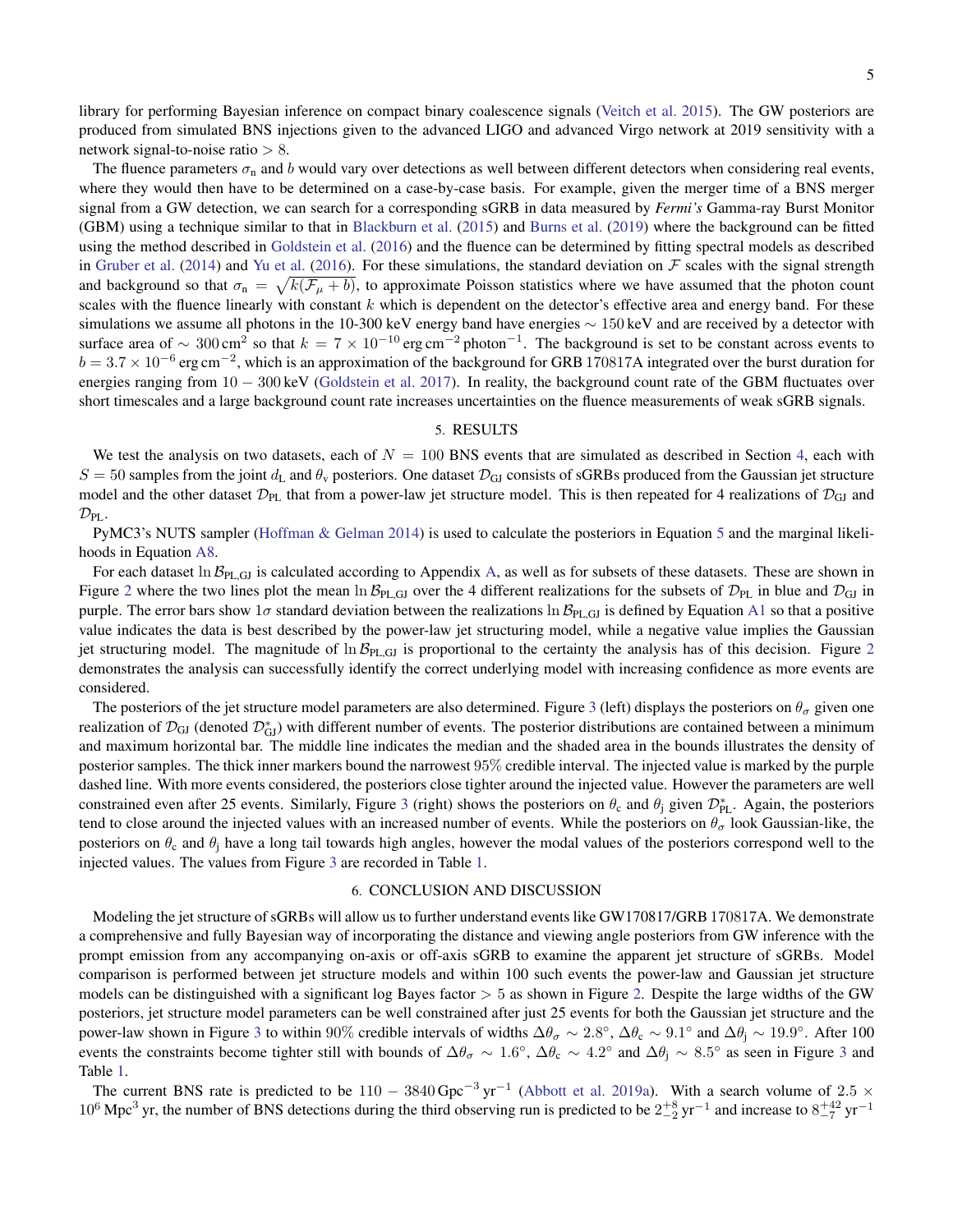# 6 HAYES ET AL.



<span id="page-6-0"></span>Figure 2. The mean ln  $\mathcal{B}_{PL,GJ}$  with 1 $\sigma$  error bars evaluated on supersets of increasing number of events from 4 instances of  $\mathcal{D}_{PL}$  (blue) and  $\mathcal{D}_{GI}$ (purple) datasets. Values of  $\ln B_{\text{PL,GJ}}$  increase with more events, given the  $\mathcal{D}_{\text{PL}}$  while conversely decreasing when given more events of  $\mathcal{D}_{\text{GI}}$ , thus allowing for the models to be distinguished with increasing confidence.



<span id="page-6-1"></span>Figure 3. (a) and (b) show the posteriors on the model parameters for the Gaussian jet model (GJ) and power-law model (PL) evaluated on different subsets of  $\mathcal{D}_{GI}^*$  and  $\mathcal{D}_{PL}^*$  respectively. The violin plots are bounded by the minimum and maximum of the posteriors and have widths indicative of the density of samples. The median value is marked by a narrow horizontal bar in the middle of each plot. The inner thick markers indicate the narrowest 90% credible interval. Generally the constraints on the parameters tighten when larger numbers of events are considered.

in the fourth observing run after KAGRA [\(Somiya](#page-10-13) [2012\)](#page-10-13) is operational and with further detector design improvements, increasing the search volume to  $1.3 \times 10^7$  Mpc<sup>3</sup> yr [\(Abbott et al.](#page-9-35) [2019b\)](#page-9-35). The analysis does not require every detection to be accompanied by a sGRB, however the sky localization of the BNS from the GW detection must be within the field of view of an operational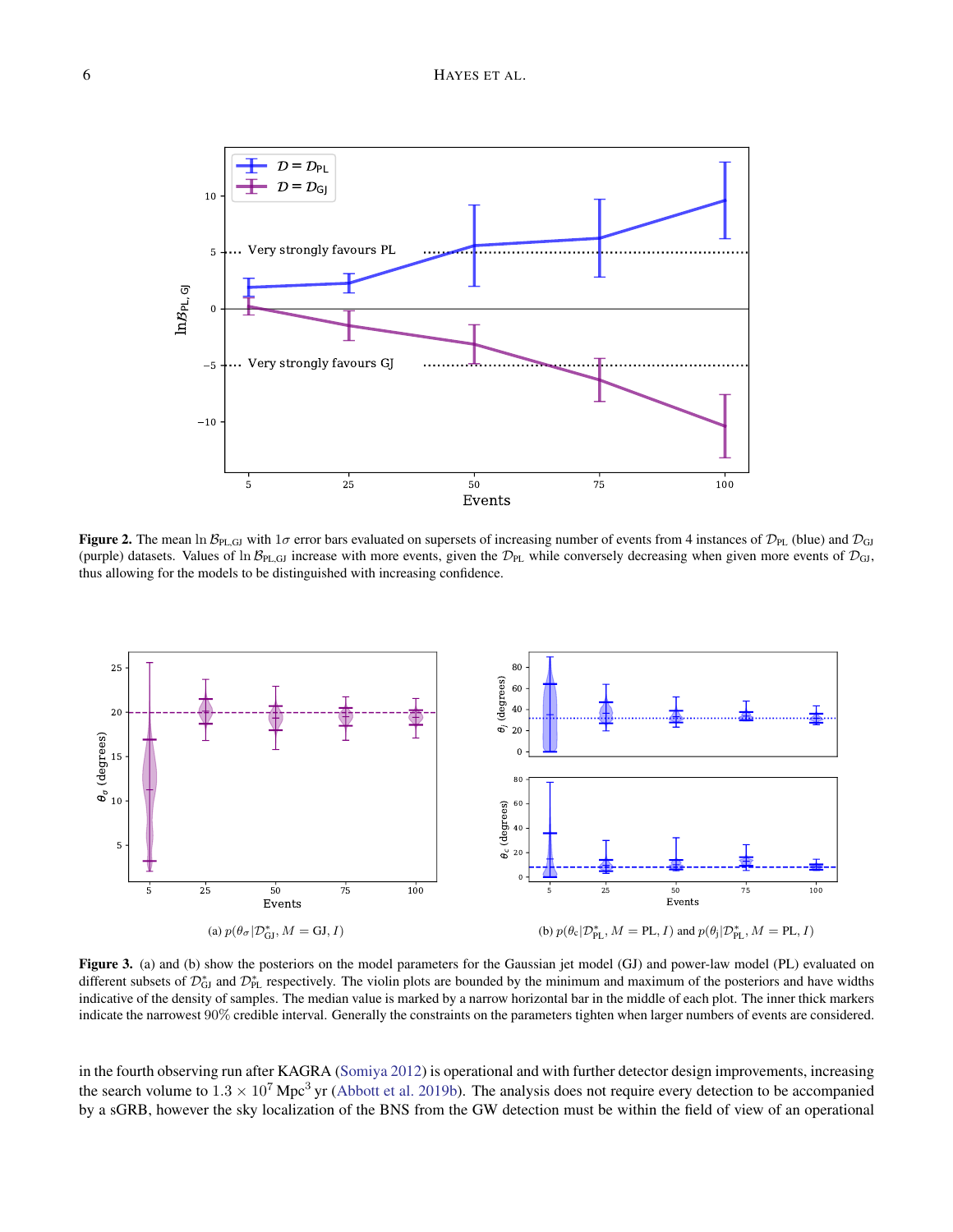GRB detector. A fraction of these events will be shielded by the Earth or occur while satellites transition over the South Atlantic Anomaly and therefore would not qualify for this analysis. Therefore a dataset of  $\sim$  25 BNS events could be obtainable within this period but it may take until the third generation detectors are built until a dataset of  $\sim 100$  BNS events is amassed. With the installment of third generation GW detectors (eg. Einstein Telescope [\(Punturo et al.](#page-10-14) [2010\)](#page-10-14)), the BNS detection rate will likely increase into the thousands per year. This will be complemented by developments in GRB detectors (eg. THESEUS [\(Amati et al.](#page-9-36) [2018\)](#page-9-36)) which will provide improved sensitivity in GRB observations and allow for a more detailed study of the jet structure when viewed outside the jet confines.

This work serves as a proof-of-principle and a starting point for a more inclusive analysis which can be applied to real data. This would include a sGRB likelihood that accounts for the spectral models used in the fluence calculation such as described in [Gruber et al.](#page-9-32) [\(2014\)](#page-9-32); [Yu et al.](#page-10-12) [\(2016\)](#page-10-12). Currently the GW distance and inclination posteriors are approximated as normal distributions and any selection effects that are present in real data are neglected. When real non-Gaussian GW posteriors are considered these effects will need to be accounted for. A similar analysis is performed by [Farah et al.](#page-9-15) [\(2019\)](#page-9-15), where detection statistics are considered to account for such effects.

There are various ways in which the model described here could be expanded and assumptions could be removed. The variation in observed isotropic equivalent energies of GRBs may not be to do with the jet structuring but instead due to large variations of the intrinsic energy of each sGRB's central engine. A wider prior on the face-on isotropic equivalent energy would account for this possibility, as [Fan et al.](#page-9-37) [\(2017\)](#page-9-37) demonstrated for estimating the luminosity of sGRBs with uniform apparent jet structures. However this would require a much larger dataset to discern jet structure models of sGRBs with non-uniform apparent jet structure. The current analysis could also be modified to account for variations in sGRB jet structure model parameters by placing priors on them and instead inferring the hyperparameters, such as performed by [Biscoveanu et al.](#page-9-16) [\(2019\)](#page-9-16), who perform a similar analysis. This would also allow for possible correlations between parameters to be distinguished such as the possible anticorrelation between  $E_{\text{iso}}$  and  $\theta_{\text{c}}$  [\(Nakar](#page-9-38) [2019\)](#page-9-38). We assume that the sGRB apparent jet structure can be modeled by a power-law or Gaussian jet structure. However the Lorentz factor and gamma-ray production efficiency are likely much more dynamic than as assumed in this proof-of-principle analysis and may cause the apparent structure to differ from these simple models especially at large angles. In future work we aim to perform model comparison on the intrinsic jet structure and to also model the varying Gamma factor of the source over viewing angle would give deeper insight into the underlying sGRB astrophysics. This can be done by fully accounting for beaming effects by considering a model such as that described in [Ioka & Nakamura](#page-9-39) [\(2019\)](#page-9-39). Whether or not every BNS merger produces a sGRB is still unknown. [Lamb & Kobayashi](#page-9-40) [\(2016\)](#page-9-40) suggest that the majority of BNS mergers fail to produce a sGRB if their Lorentz factors are as low as other high-energy astrophysical phenomena such as blazars and active galactic nuclei. The sGRB production rate from BNS mergers can be parameterized and incorporated similarly to [Williams et al.](#page-10-15) [\(2018\)](#page-10-15). While increasing the model complexity can help answer a number of interesting questions, it increases the required amount of data necessary to be able to perform model comparison. Such a dataset will not be available until third generation GW detectors are operational. Therefore until more data is available it is only feasible to make comparisons between specific models.

We focus on a power-law and Gaussian jet structure for the sGRBs, this analysis could expand to allow for comparison between any pairs of models. Often emission from the surrounding lower energy and Lorentz factor cocoon [\(Ramirez-Ruiz et al.](#page-10-16) [2002;](#page-10-16) [Zhang et al.](#page-10-17) [2004b\)](#page-10-17) has been modeled as a separate component from the central jet in a *two-component* jet structure [\(Peng et al.](#page-10-18) [2005;](#page-10-18) [Lazzati & Perna](#page-9-41) [2019\)](#page-9-41). There has also been much work into inferring the jet structure from the rise and decay of the observed afterglow (eg. [Lamb & Kobayashi](#page-9-21) [\(2017\)](#page-9-21); [Lyman et al.](#page-9-27) [\(2018\)](#page-9-27); [Troja et al.](#page-10-10) [\(2018\)](#page-10-10); [Wu & MacFadyen](#page-10-19) [\(2018\)](#page-10-19)), which could be used in tandem with this study to provide further evidence when comparing the different jet structure models. This can include off-axis sGRB observations [\(Lamb & Kobayashi](#page-9-28) [2018;](#page-9-28) [Beniamini et al.](#page-9-42) [2020\)](#page-9-42), specifically through features of off-axis afterglows such as X-ray plateaus [\(Oganesyan et al.](#page-9-22) [2019;](#page-9-22) [Beniamini et al.](#page-9-43) [2019\)](#page-9-43).

The authors would like to thank the referee for their insight. The authors would also like to thank Gavin Lamb, Kentaro Mogushi and Francesco Pannarale for their helpful comments. This work made use of the ARCCA Raven cluster, funded by STFC grant ST/I006285/1 supporting UK Involvement in the Operation of Advanced LIGO. F.H. was supprted by STFC grant number ST/N504075/1. I.S.H. and D.W. was supported by STFC grant number ST/N005422/1. J.V. was supported by STFC grant number ST/N005422/1 and partially supported by STFC grant number ST/K005014/2.

*Software:* LALinference [\(Veitch et al.](#page-10-11) [2015\)](#page-10-11), matplotlib [\(Hunter](#page-9-44) [2007\)](#page-9-44), NumPy [\(Oliphant](#page-10-20) [2006\)](#page-10-20), PyMC3 [\(Salvatier et al.](#page-10-21) [2016\)](#page-10-21), SciPy [\(Virtanen et al.](#page-10-22) [2019\)](#page-10-22)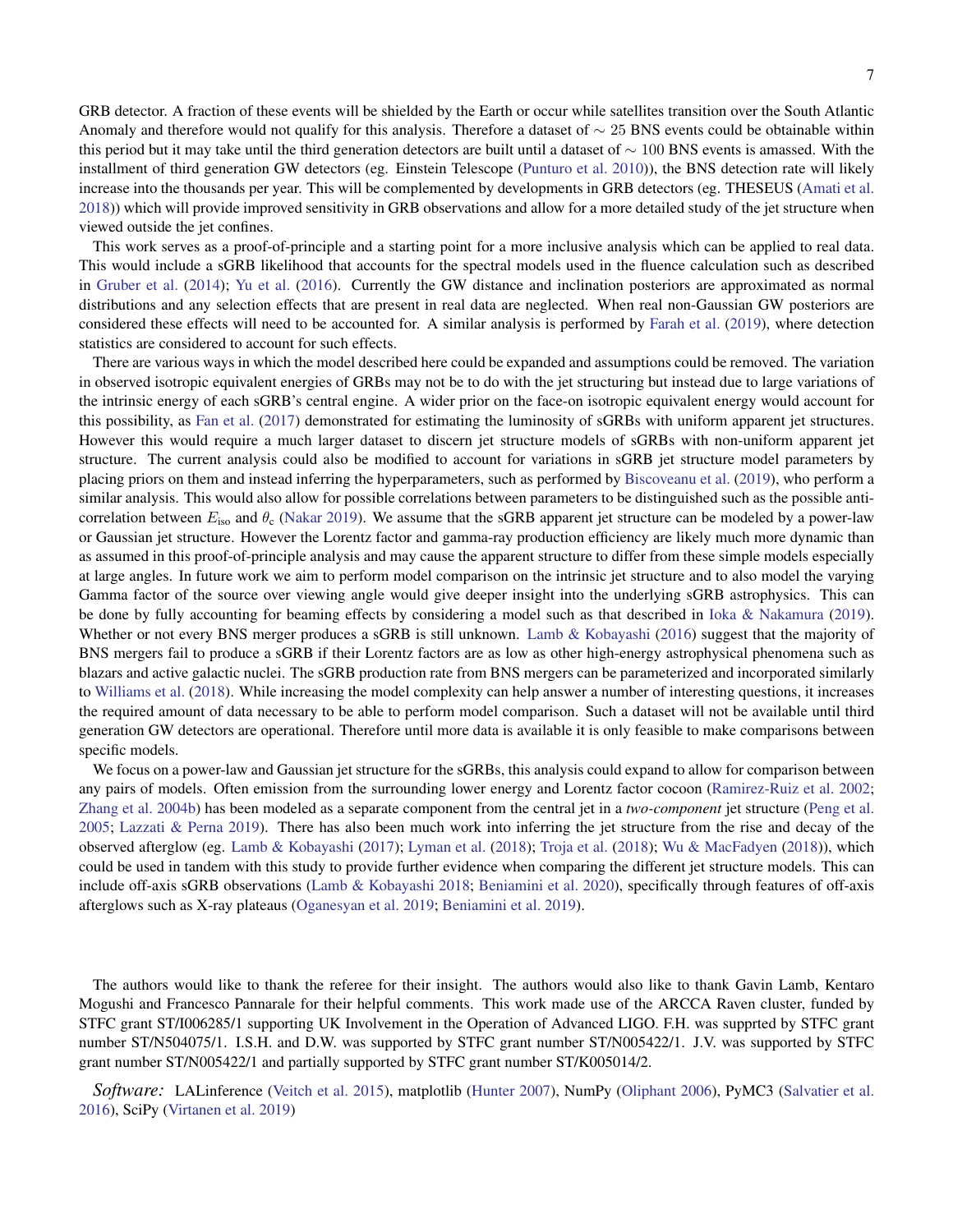<span id="page-8-3"></span>Table 1. Median  $\pm 90\%$  credible intervals (degrees) of model parameters inferred from datasets  $\mathcal{D}_{GI}^*$  and  $\mathcal{D}_{PL}^*$  in Figure [3.](#page-6-1)

| Dataset                     | $\theta_M$        |                        |                       | Events                                    |                                           |                      |
|-----------------------------|-------------------|------------------------|-----------------------|-------------------------------------------|-------------------------------------------|----------------------|
|                             |                   |                        | 25                    | 50                                        | 75                                        | 100                  |
| $\mathcal{D}^*_\mathrm{GI}$ | $\theta_{\sigma}$ | $11.9^{+5.0}_{-8.7}$   | $20.1^{+1.4}_{-1.4}$  |                                           | $19.4^{+1.3}_{-1.4}$ $19.5^{+1.0}_{-1.0}$ | $19.4^{+0.8}_{-0.8}$ |
| $\mathcal{D}_{\rm PL}^*$    | $\theta_c$        | $10.0^{+25.9}_{-10.0}$ | $9.0^{+5.0}_{-4.1}$   | $9.7^{+4.2}_{-3.5}$                       | $13.0^{+3.3}_{-3.9}$ $8.3^{+2.0}_{-2.2}$  |                      |
|                             | $\theta_i$        | $34.2^{+30.1}_{-34.2}$ | $36.2^{+10.8}_{-9.1}$ | $32.7^{+6.2}_{-4.9}$ $33.4^{+4.4}_{-3.5}$ |                                           | $31.4^{+4.7}_{-3.8}$ |

#### APPENDIX

## A. MODEL COMPARISON

<span id="page-8-1"></span>Given a dataset  $\mathcal D$  and two models  $M_1$  and  $M_2$ , we can ask which model best describes the dataset by calculating the Bayes factor  $\mathcal{B}_{1,2}$  defined as the ratio of the marginal likelihood of  $M_1$  over  $M_2$ :

<span id="page-8-2"></span>
$$
\mathcal{B}_{1,2} = \frac{p(\mathcal{D}|M_1, I)}{p(\mathcal{D}|M_2, I)},
$$
\n(A1)

where:

$$
p(\mathcal{D}|M,I) = \int p(\mathcal{D}|\Theta, \Phi, M, I)p(\Theta, \Phi|M, I)d\Theta d\Phi.
$$
 (A2)

This integral can be calculated using thermodynamic integration, a technique inspired by elements from statistical me-chanics [\(Gelman & Meng](#page-9-45) [1998;](#page-9-45) [Lartillot & Philippe](#page-9-46) [2006\)](#page-9-46). Let  $p(\mathcal{D}|M, I)$  equate to the partition function of a model M,  $Z = p(\mathcal{D}|M, I)$ , and we denote  $p(\mathcal{D}|\Theta, \Phi, M, I)p(\Theta, \Phi|M, I)$  to be state q. Therefore the probability of the system being in state  $q$  is:

<span id="page-8-4"></span>
$$
p = \frac{q}{Z},\tag{A3}
$$

which is equivalent to Bayes theorem with  $p = p(\Theta, \Phi | \mathcal{D}, M, I)$ , the joint posterior on  $\Theta$  and  $\Phi$ . Now define:

<span id="page-8-5"></span>
$$
q_{\beta} = p(\mathcal{D}|\Theta, \Phi, M, I)^{\beta} p(\Theta, \Phi|M, I),
$$
\n(A4)

where  $\beta$  is analogous to the thermodynamic definition  $\beta \propto 1/T$  where T is the temperature. From this definition,  $q_0 =$  $p(\Theta, \Phi|M, I)$  and  $q_1 = p(\mathcal{D}|\Theta, \Phi, M, I)p(\theta|M, I)$ . From Equation [A3,](#page-8-4)  $Z_0 = 1$  and  $Z_1 = p(\mathcal{D}|M, I)$ . Increasing  $\beta$  then represents the transition from the 'uninformed' prior state to the 'informed' posterior state. The partition function holds the same properties as in thermodynamics, and is related to  $q<sub>\beta</sub>$  by the potential energy U:

$$
\frac{\partial \ln Z_{\beta}}{\partial \beta} = E_{\beta}[U] = E_{\beta} \left[ \frac{\partial \ln q_{\beta}}{\partial \beta} \right]. \tag{A5}
$$

An expression for  $\ln p(\mathcal{D}|M, I)$  can be made:

<span id="page-8-0"></span>
$$
\ln p(\mathcal{D}|M, I) = \ln Z_1 - \ln Z_0 = \int_0^1 \frac{\partial \ln Z_\beta}{\partial \beta} d\beta \tag{A6}
$$

$$
=\int_0^1 E_\beta \left[\frac{\partial \ln q_\beta}{\partial \beta}\right] d\beta \tag{A7}
$$

$$
= \int_0^1 E_\beta \left[ \ln p(\mathcal{D}|\Theta, \Phi, M, I) \right] d\beta,
$$
 (A8)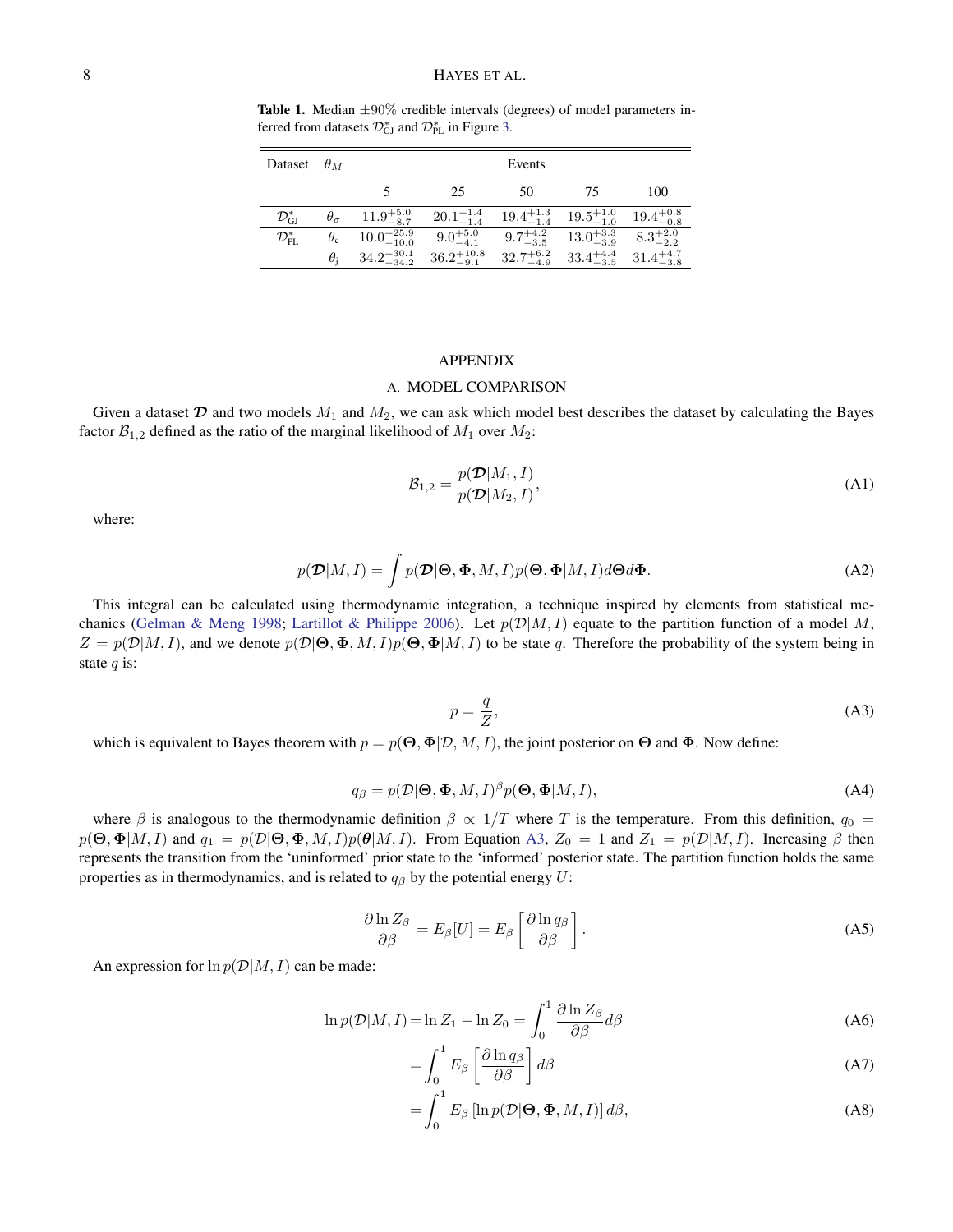### REFERENCES

- <span id="page-9-34"></span>Abbott, B., Abbott, R., Abbott, T., et al. 2019a, Physical Review X, 9, 031040
- <span id="page-9-2"></span>Abbott, B. P., Abbott, R., Abbott, T., et al. 2017a, Physical Review Letters, 119, 161101
- <span id="page-9-3"></span>Abbott, B. P., Abbott, R., Abbott, T. D., et al. 2017b, The Astrophysical Journal, 848, L13
- <span id="page-9-35"></span>—. 2019b, Living Reviews in Relativity, 21, 3
- <span id="page-9-6"></span>Aloy, M. A., Janka, H.-T., & Müller, E. 2005, Astronomy & Astrophysics, 436, 273
- <span id="page-9-36"></span>Amati, L., OBrien, P., Götz, D., et al. 2018, Advances in Space Research, 62, 191
- <span id="page-9-43"></span>Beniamini, P., Duque, R., Daigne, F., & Mochkovitch, R. 2019, arXiv preprint arXiv:1907.05899
- <span id="page-9-42"></span>Beniamini, P., Granot, J., & Gill, R. 2020, arXiv preprint arXiv:2001.02239
- <span id="page-9-18"></span>Beniamini, P., & Nakar, E. 2018, Monthly Notices of the Royal Astronomical Society, 482, 5430
- <span id="page-9-13"></span>Beniamini, P., Petropoulou, M., Barniol Duran, R., & Giannios, D. 2018, Monthly Notices of the Royal Astronomical Society, 483, 840
- <span id="page-9-16"></span>Biscoveanu, S., Thrane, E., & Vitale, S. 2019, arXiv preprint arXiv:1911.01379
- <span id="page-9-29"></span>Blackburn, L., Briggs, M. S., Camp, J., et al. 2015, The Astrophysical Journal Supplement Series, 217, 8
- <span id="page-9-19"></span>Bloom, J. S., Frail, D. A., & Sari, R. 2001, The Astronomical Journal, 121, 2879
- <span id="page-9-30"></span>Burns, E., Goldstein, A., Hui, C., et al. 2019, The Astrophysical Journal, 871, 90
- <span id="page-9-47"></span>Calderhead, B., & Girolami, M. 2009, Computational Statistics & Data Analysis, 53, 4028
- <span id="page-9-37"></span>Fan, X., Messenger, C., & Heng, I. S. 2017, Physical review letters, 119, 181102
- <span id="page-9-15"></span>Farah, A., Essick, R., Doctor, Z., Fishbach, M., & Daniel, H. 2019, unpublished Manuscript
- <span id="page-9-25"></span>Frail, D. A., Kulkarni, S., Sari, R., et al. 2001, The Astrophysical Journal Letters, 562, L55
- <span id="page-9-45"></span>Gelman, A., & Meng, X.-L. 1998, Statistical science, 163
- <span id="page-9-10"></span>Ghirlanda, G., Salafia, O., Paragi, Z., et al. 2019, Science, 363, 968
- <span id="page-9-8"></span>Gill, R., Granot, J., De Colle, F., & Urrutia, G. 2019, The Astrophysical Journal, 883, 15
- <span id="page-9-31"></span>Goldstein, A., Burns, E., Hamburg, R., et al. 2016, arXiv preprint arXiv:1612.02395
- <span id="page-9-1"></span>Goldstein, A., Veres, P., Burns, E., et al. 2017, The Astrophysical Journal Letters, 848, L14
- <span id="page-9-44"></span><span id="page-9-40"></span><span id="page-9-39"></span><span id="page-9-33"></span><span id="page-9-32"></span><span id="page-9-20"></span><span id="page-9-17"></span><span id="page-9-14"></span><span id="page-9-11"></span><span id="page-9-7"></span><span id="page-9-0"></span>Granot, J., Panaitescu, A., Kumar, P., & Woosley, S. E. 2002, The Astrophysical Journal Letters, 570, L61 Gruber, D., Goldstein, A., von Ahlefeld, V. W., et al. 2014, The Astrophysical Journal Supplement Series, 211, 12 Gupte, N., & Bartos, I. 2018, arXiv preprint arXiv:1808.06238 Hoffman, M. D., & Gelman, A. 2014, Journal of Machine Learning Research, 15, 1593 Hunter, J. D. 2007, Computing in Science & Engineering, 9, 90 Ioka, K., & Nakamura, T. 2019, Monthly Notices of the Royal Astronomical Society, 487, 4884 Kasen, D., Fernández, R., & Metzger, B. D. 2015, Monthly Notices of the Royal Astronomical Society, 450, 1777 Kathirgamaraju, A., Tchekhovskoy, A., Giannios, D., & Barniol Duran, R. 2019, Monthly Notices of the Royal Astronomical Society: Letters, 484, L98 Kouveliotou, C., Meegan, C. A., Fishman, G. J., et al. 1993, The Astrophysical Journal, 413, L101 Kumar, P., & Granot, J. 2003, The Astrophysical Journal, 591, 1075 Lamb, G. P., & Kobayashi, S. 2016, The Astrophysical Journal, 829, 112 —. 2017, Monthly Notices of the Royal Astronomical Society, 472, 4953 —. 2018, Monthly Notices of the Royal Astronomical Society, 478, 733 Lartillot, N., & Philippe, H. 2006, Systematic biology, 55, 195 Lazzati, D., & Begelman, M. C. 2005, The Astrophysical Journal, 629, 903 Lazzati, D., & Perna, R. 2019, arXiv preprint arXiv:1904.08425 Lloyd-Ronning, N. M., Dai, X., & Zhang, B. 2004, The Astrophysical Journal, 601, 371 Lyman, J., Lamb, G., Levan, A., et al. 2018, Nature Astronomy, 2, 751 McKinney, J. C. 2006, Monthly Notices of the Royal Astronomical Society, 368, 1561 Mészáros, P., Rees, M. J., & Wijers, R. 1998, The Astrophysical Journal, 499, 301 Metzger, B. D. 2017, Living reviews in relativity, 20, 3 Mogushi, K., Cavaglia, M., & Siellez, K. 2019, The Astrophysical ` Journal, 880, 55
- <span id="page-9-46"></span><span id="page-9-41"></span><span id="page-9-38"></span><span id="page-9-28"></span><span id="page-9-27"></span><span id="page-9-26"></span><span id="page-9-24"></span><span id="page-9-23"></span><span id="page-9-21"></span><span id="page-9-12"></span><span id="page-9-9"></span><span id="page-9-5"></span><span id="page-9-4"></span>Mooley, K., Deller, A., Gottlieb, O., et al. 2018, Nature, 561, 355 Nakar, E. 2019, arXiv preprint arXiv:1912.05659
- <span id="page-9-22"></span>Oganesyan, G., Ascenzi, S., Branchesi, M., et al. 2019, arXiv preprint arXiv:1904.08786